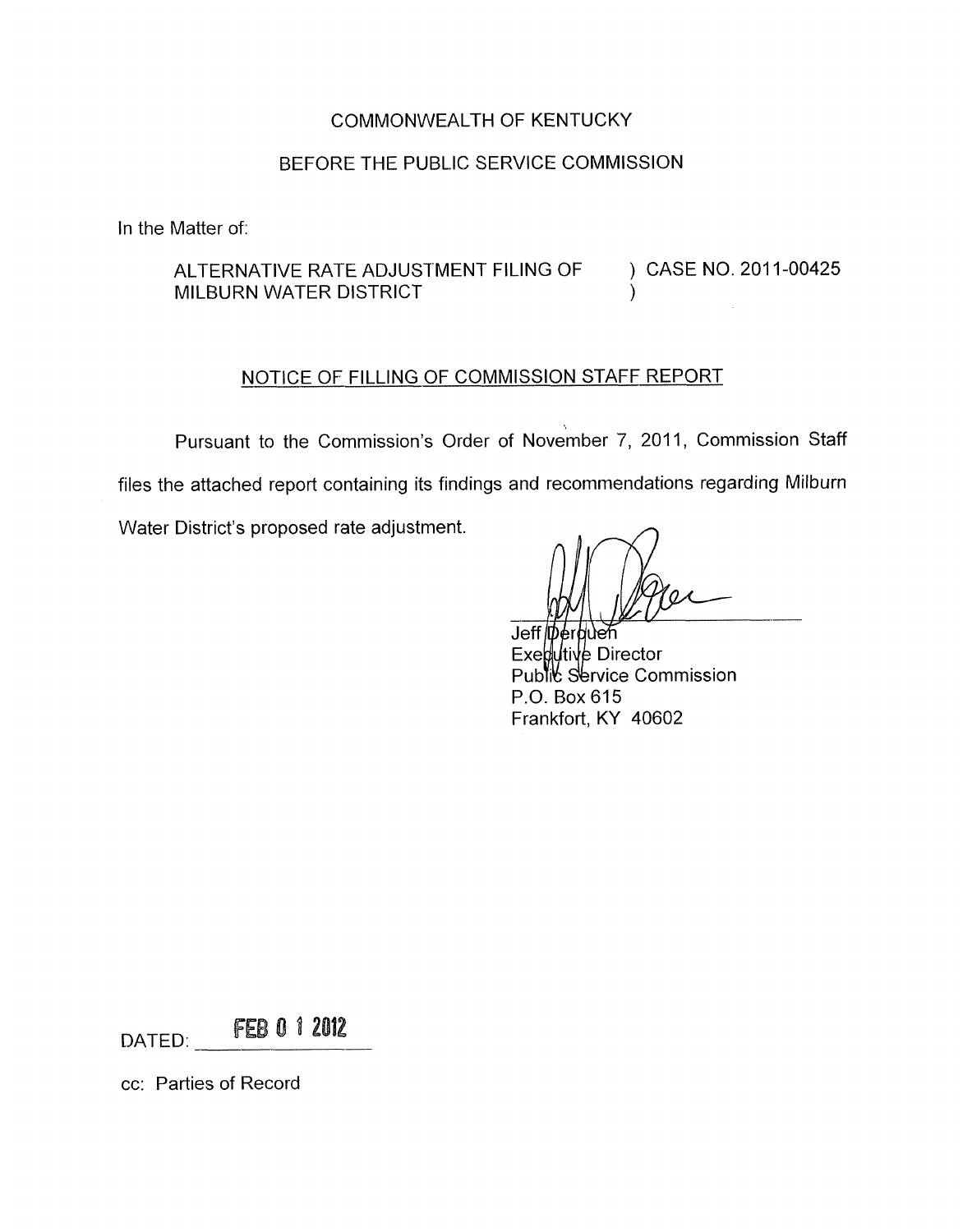### STAFF REPORT

### ON

### MILBURN WATER DISTRICT

### CASE NO. 2011-00425

On October 26, 2011, Milburn Water District ("Milburn") filed with the Commission an application to adjust its current rates for water service. Using its historical operations for the calendar year ending December 31, 2010 and adjusting for known and measureable changes, Milburn proposes rates that will reportedly produce additional revenues from water sales of \$10,915, an increase of 19.96 percent over pro forma revenues from water sales. For a customer who purchases 5,000 gallons of water monthly, his monthly bill will increase from \$33.92 to \$40.73, or approximately 20 percent.

Sam Bryant and Eddie Beavers of the Commission's Division of Financial Analysis performed a limited financial review of Milburn's test-year operations to determine whether test-period operating revenues and expenses are representative of normal operations and the proposed adjustments are reasonable. They did not pursue, nor have they addressed in this report, insignificant or immaterial discrepancies. Where they have not expressly addressed a test-period expense, they found insufficient evidence to contest the reasonableness of that expense.

This report summarizes Commission Staff's review and recommendations. Mr. Beavers reviewed Milburn's pro forma revenue adjustment and its calculation of the recommended rates. Mr. Bryant addresses all pro forma expense adjustments and the revenue requirement determination. Milburn's pro forma operating income statement is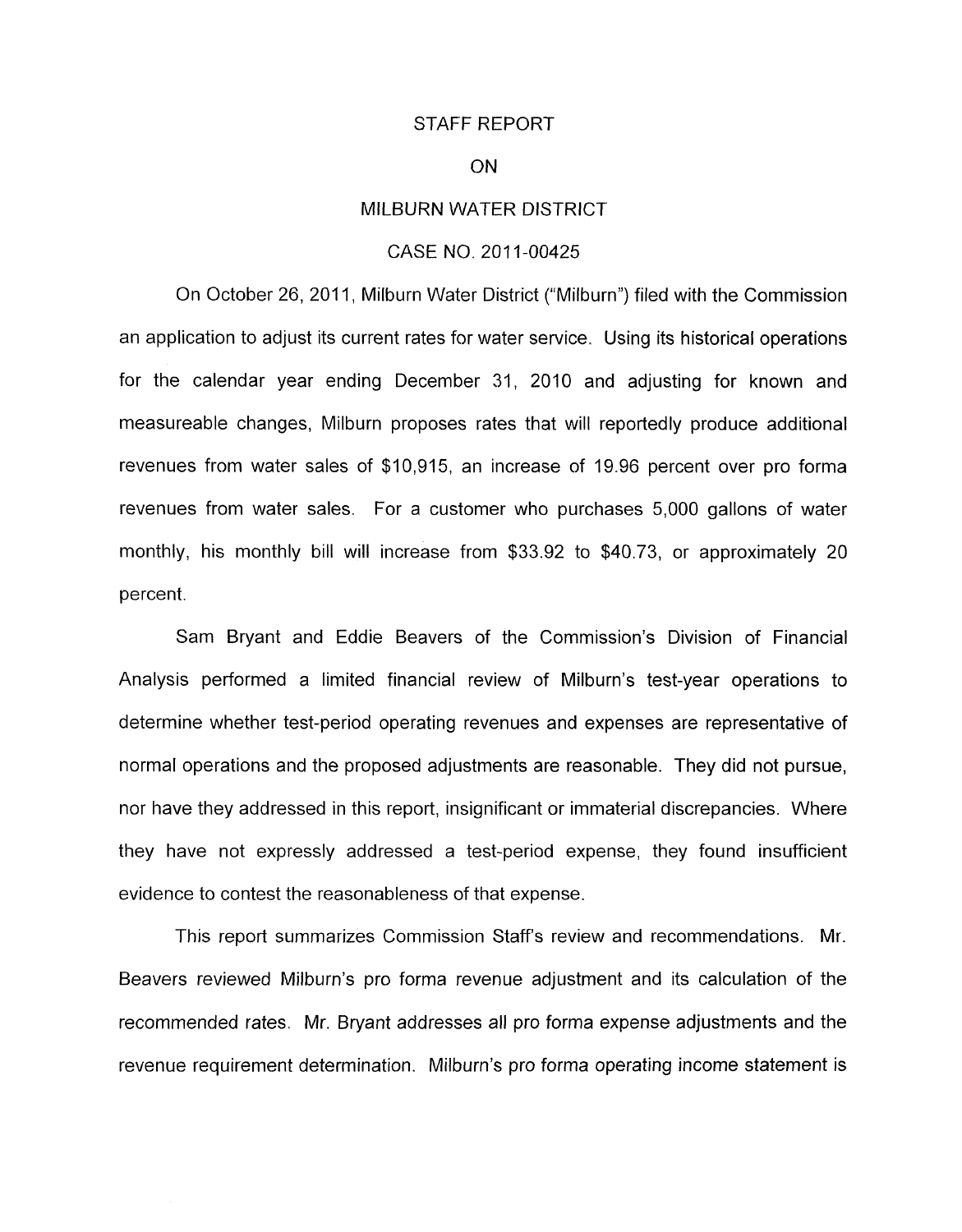set forth in Appendix A. In Appendix B, Commission Staff explains each of its proposed pro forma adjustments.

The commission has historically used the Debt Service Coverage ("DSC") methodology to determine the revenue requirement for water districts. This approach is used primarily because a bond ordinance or loan agreement requires the water district or association to maintain a predetermined DSC level. Commission Staff, however, does not recommend the use of this methodology in this case because Milburn has no outstanding long-term debt.

Commission Staff instead recommends that the operating ratio methodology be used to calculate Milburn's revenue requirement.<sup>1</sup> This approach is used when there is no basis for a rate-of-return determination, the cost of the utility has fully or largely been funded through contributions, or there is little or no outstanding long-term debt. Commission Staff is of the opinion that an operating ratio of 88 percent will allow Milburn sufficient revenues to cover its reasonable operating expenses, and provide for reasonable equity growth. As shown in Table 1, applying an 88 percent operating ratio to requested pro forma operations produces a revenue requirement from rates of \$68,480, an increase of \$12,025, or 23 percent above the normalized revenue from rates of \$52,360.

 $\frac{1}{1}$ gross revenues. It is illustrated by the following equation: Operating Ratio is the ratio of expenses, including depreciation and taxes, to

Operating **Conduct** Operating Expenses + Depreciation + Taxes Ratio  $\overline{a}$   $\overline{a}$  Gross Revenues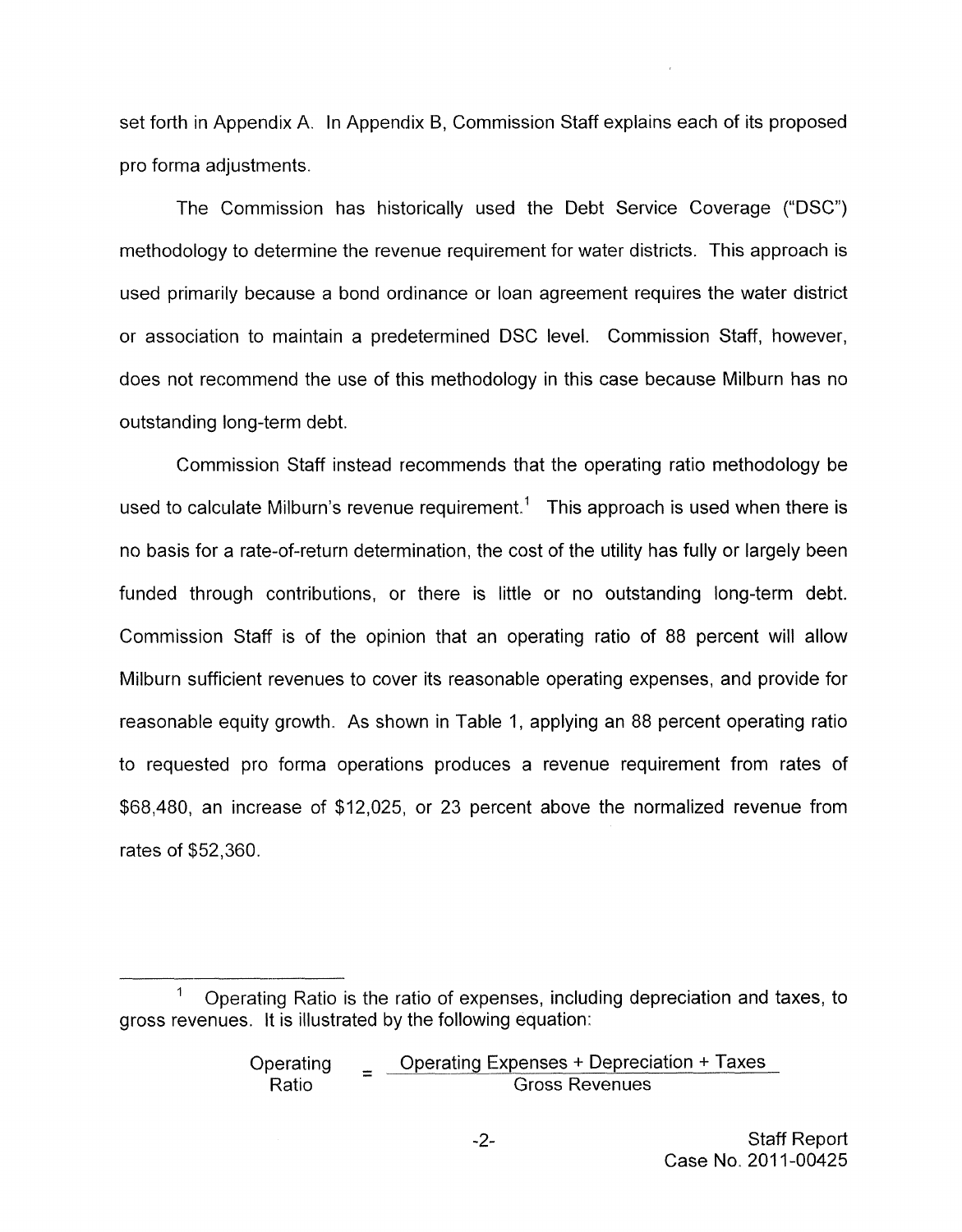| Table I: Revenue Requirement Determination |    |        |
|--------------------------------------------|----|--------|
| Net Pro Forma Operating Expenses           | \$ | 60,263 |
| Divided by: Operating Ratio                |    | 88%    |
| Subtotal                                   | S  | 68,480 |
| Add: Interest Expense                      |    |        |
| <b>Total Revenue Requirement</b>           | S  | 68,480 |
| Less: Other Income & Deductions            |    |        |
| <b>Revenue Requirement from Operations</b> | \$ | 68,480 |
| Less: Other Operating Revenues             |    | 4,085  |
| Revenue Requirement - Water Sales          | S. | 64,395 |
| Less: Pro Forma Revenue - Water Sales      |    | 52,370 |
| <b>Permitted Increase</b>                  |    | 12,025 |
| Percentage Increase                        |    | 23.00% |

Commission Staff performed a billing analysis of Milburn's test-period sales. The results of this analysis are set forth in Appendix C. Commission Staff found that, based upon test-period sales in this analysis, Milburn's proposed rates, which are found at Appendix D, will produce revenues of \$62,876. The rates set forth in Appendix E will generate annual revenues from water sales of \$68,480. Neither Milburn nor Commission Staff performed a cost-of-service study in this case. The increased revenue requirement has been uniformly allocated to each rate block.

Commission Staff recommends approval of Milburn's proposed rates. As shown in Appendix F, these rates will produce a positive net cash flow, will allow Milburn sufficient revenues to cover its reasonable operating expenses, and will provide for equity growth.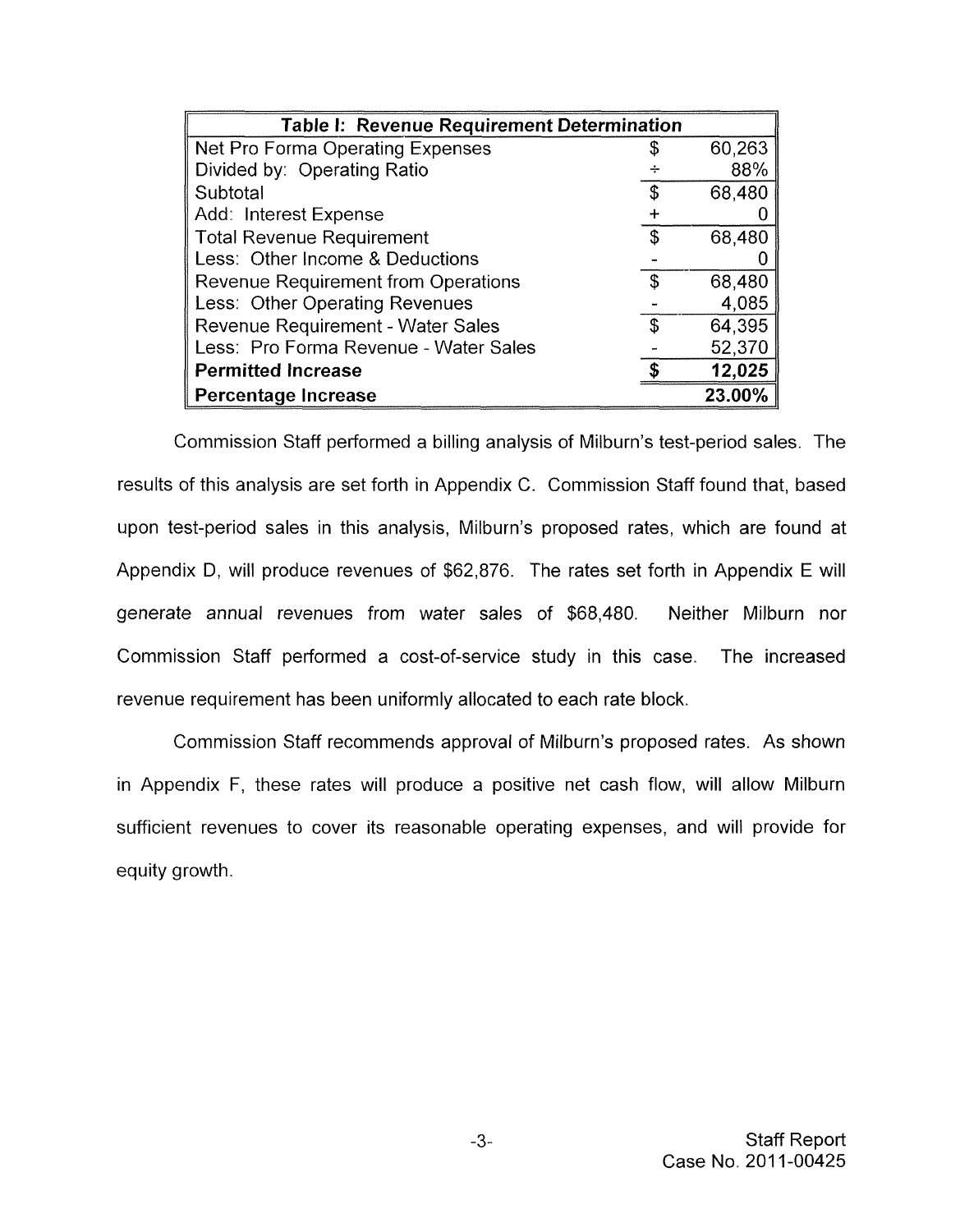# **Signatures**

 $\big\rangle$ 

Prepared by: Samuel J. Bryant, Jr. Financial Analyst, Water and Sewer Revenue Requirements Branch Division of Financial Analysis

YEL,  $\overline{\mathcal{U}}$ 

Prepared by: Eddie Beavers Rate Analyst, Communications, Water and Sewer Rate Design Branch Division of Financial Analysis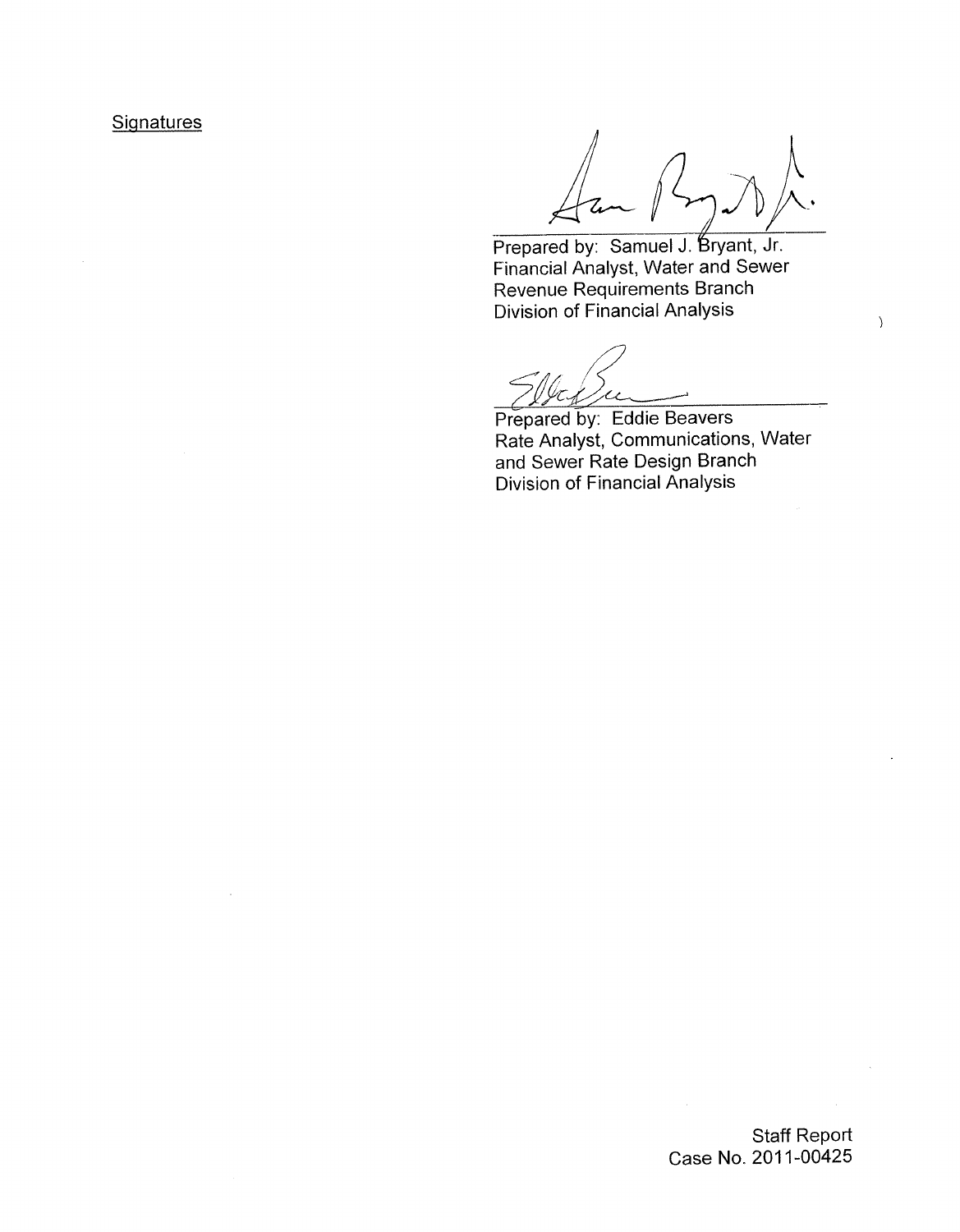# APPENDIX A PRO FORMA OPERATIONS STAFF REPORT, CASE NO. 201 1-00425

| <b>Water Sales</b><br><b>Other Water Revenue</b><br><b>Operating Revenues</b> | 2010<br>Operations<br>\$56,360<br>2,302<br>\$58,662 | Pro Forma<br>Adjustments<br>\$ (4,000)<br>1.783<br>\$ (2,217) | <u>Adi</u><br>(a)<br>(b) | Pro Forma<br>Operations<br>\$52,360<br>4,085<br>\$56,445 |
|-------------------------------------------------------------------------------|-----------------------------------------------------|---------------------------------------------------------------|--------------------------|----------------------------------------------------------|
| <b>Purchased Water</b>                                                        | \$19,102                                            | \$(1, 118)                                                    | (c)                      | 17,984                                                   |
| <b>Purchased Power</b>                                                        | 1,524                                               |                                                               | (d)                      | 1,524                                                    |
| <b>Materials and Supplies</b>                                                 | 7,541                                               | (2,067)                                                       | (e)                      | 5,474                                                    |
| <b>Contract Services</b>                                                      | 20,734                                              | 700                                                           | (f)                      | 21,434                                                   |
| <b>Water Testing</b>                                                          | 420                                                 | 0                                                             |                          | 420                                                      |
| <b>Transportation Expense</b>                                                 | 540                                                 | 0                                                             |                          | 540                                                      |
| <b>Insurance Expense</b>                                                      | 1,528                                               | 0                                                             |                          | 1,528                                                    |
| Miscellaneous Expense                                                         | 1,369                                               | 0                                                             |                          | 1,369                                                    |
| Total O & M Expenses                                                          | \$52,758                                            | \$(2,485)                                                     |                          | \$50,273                                                 |
| <b>Depreciation Expense</b>                                                   | 8,647                                               | 0                                                             |                          | 8,647                                                    |
| <b>Amortization Expense</b>                                                   | 0                                                   | 1,256                                                         | (g)                      | 1,256                                                    |
| Taxes Other Than Inc.                                                         | 1,612                                               | (1, 525)                                                      | (h)                      | 87                                                       |
| <b>Total Operating Exp.</b>                                                   | \$63,017                                            | \$(2,754)                                                     |                          | \$60,263                                                 |
| Net Operating Income                                                          | (4, 355)                                            | <u>537</u><br>S                                               |                          | (3,818)                                                  |

 $\mathcal{L}^{\pm}$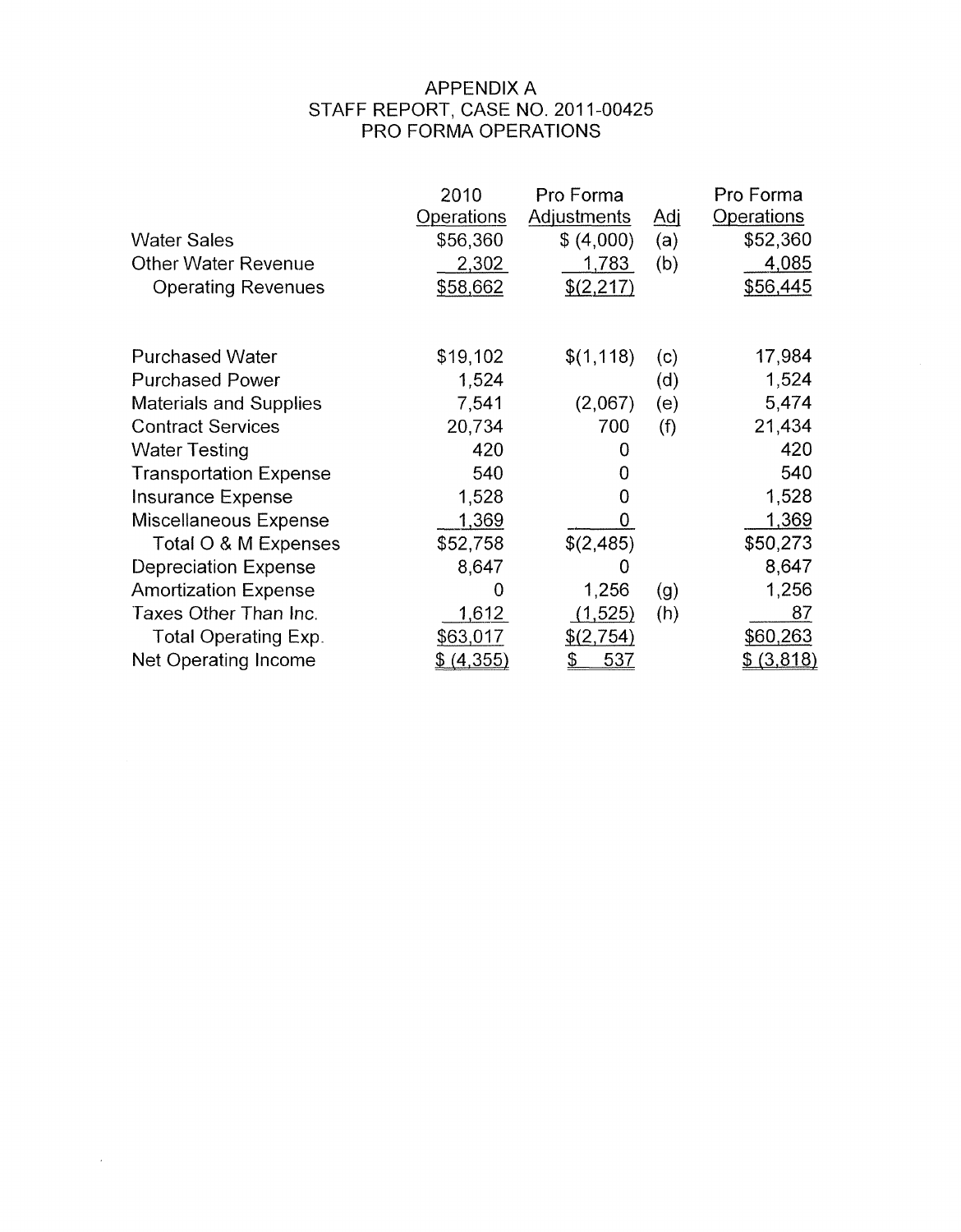## APPENDIX B EXPLANATION OF ADJUSTMENTS STAFF REPORT, CASE NO. 2011-00425

**(a) Revenue from Water Sales:** Commission Staff reduced total revenue from water sales reported for test period to remove non-water sales revenue and adjust for the results of the billing analysis.

| Late Fees                                                             | \$1,783                       |
|-----------------------------------------------------------------------|-------------------------------|
| <b>City Taxes</b>                                                     | 1,575                         |
| <b>State Taxes</b>                                                    | 85                            |
| <b>Total Non-Water Sales</b>                                          | \$3,443                       |
| <b>Total Reported Water Sales</b><br>Less: Total Billing Adjustments  | \$56,360<br>3,443<br>\$52,927 |
| <b>Billing Analysis Results</b><br><b>Billing Analysis Adjustment</b> | \$52,370<br>\$<br>557         |
| <b>Total Non-Water Sales</b>                                          | \$3,433                       |
| <b>Billing Analysis Adjustment</b>                                    | 557                           |
| <b>Total Adjustment</b>                                               | 4,000                         |

**(b) Other Water Revenue:** Commission Staff adjusted Reported Other Water Revenue to reflect Late Fees of \$1,783 that Milburn had erroneously included in Revenue from Water Sales.

**(c) Purchased Water Expense:** Test-period Purchased Water Expense was \$19,102. Milburn normalized its test-period purchases and applied the current purchased water rate to determine its normalized Test-Period Purchased Water Expense. (Normalized purchases of 8,287,428 gallons x \$2.17 per thousand gallons = \$17,984). In its 2010 Annual Report, Milburn reported 8,252,000 gallons of water purchased and 7,181,000 gallons sold. Using reported purchased and sold amounts, 12.98 percent of Milburn's purchases represented nonrevenue water. ((8,252,000 -  $7,181,000$  +  $7,181,000$  = .1298.) As Milburn's non-revenue water level did not exceed 15 percent, 807 KAR 5:066, Section 6(3) does not require any disallowance for unreasonable levels of non-revenue water.

**(d) Purchased Power Expense:** Milburn reported Purchased Power expenses of \$1,524 for the test period. In March 2011, Milburn purchased a building next to its District office. It asserts that electric bills after the purchase have increased 41 percent. It proposes to increase this expense by 41 percent, or \$625, to reflect increased purchased power expense. The alleged increase incurred outside the test period and is not supported by invoices or other documentary evidence. In the absence of such evidence, Commission Staff recommends that the proposed adjustment be denied.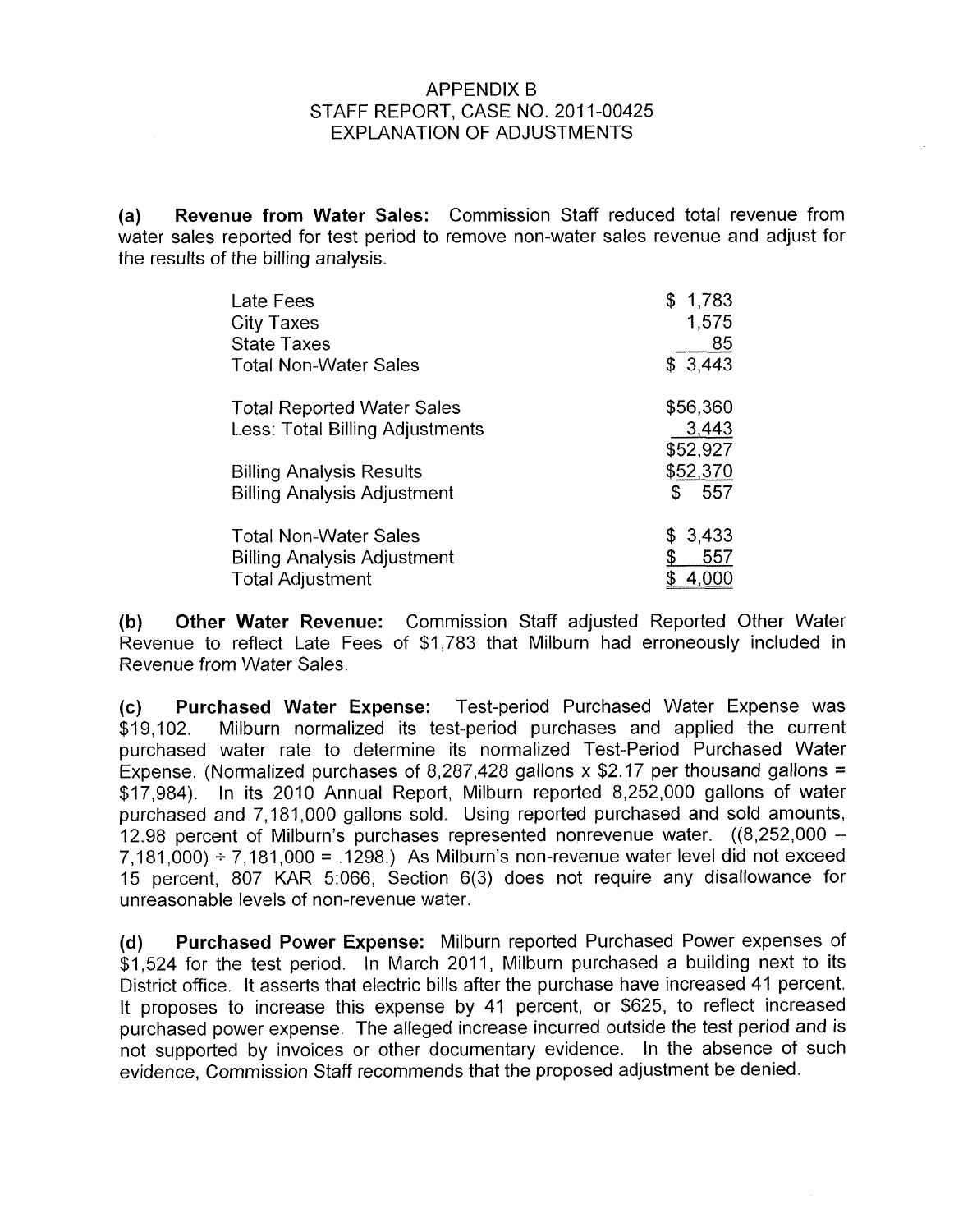**(e) Materials and Supplies Expense:** Milburn has reduced test-period expense of \$7,541 to remove two nonrecurring items. A drill that cost \$717.27 and inventory items that cost \$1,350 were removed and amortized over a three-year period.

**(f) Contract Services:** Milburn recorded \$20,734 for contract services during the test period. This amount includes: \$1,800 in Commissioners' salaries (3 commissioners  $x$  \$50 per month x 12 months = \$1,800), \$5,700 Operator fee, \$7,150 for a bookkeeper, and \$6,084 for maintenance and repair. Milburn's commissioners performed most of the maintenance and repair work. In addition, Commissioner Glynn Goldsmith serves as system operator and is paid \$475 per month. Commissioners Goldsmith, Mark Vaden, and Jeff Crider performed maintenance and repair work during the test year for which Milburn paid a total of \$5,120. While the level of these expenses appears reasonable and is documented with work orders and receipts, the payment of such compensation is inconsistent with existing law. The Attorney General has opined that such payments are improper. See OAG 66-788 ("[T]here is no statute prohibiting commissioners of a water district from contracting with the district; however, we believe that such would create a conflict of interest and be against public policy."). Accordingly, Commission Staff recommends that Milburn cease such contracts with its commissioners or, in the alternative, that the Commission consider whether removal proceedings are appropriate if the transactions continue.

Milburn proposes to adjust contract services expense by \$700 to reflect an increase in the monthly fee for bookkeeping and office management services from \$500 to \$600. Milburn reports that this expense, when coupled with its annual report preparation fee of \$650, should total \$7,800 annually. Commission Staff recommends that the proposed adjustment be accepted and that a normalized test period expense of \$7,850 for bookkeeping and office management services and a total normalized test period contract services expense of \$21,434 be used to calculate Milburn's revenue requirement.

**(9) Amortization Expense:** Milburn proposed to adjust this expense by \$1,256 to include amortization of \$567 over three years for rate case consulting expense of \$1,700, and to include \$689 over three years for the drill and certain inventory items which costs were removed from test-period Materials and Supplies Expense. See Adjustment (e).

**(h)**  to eliminate school tax collections remitted to taxing authorities. Commission Staff concurs with the proposed adjustment. **Taxes other than Income:** Milburn proposed to reduce this expense by \$1,525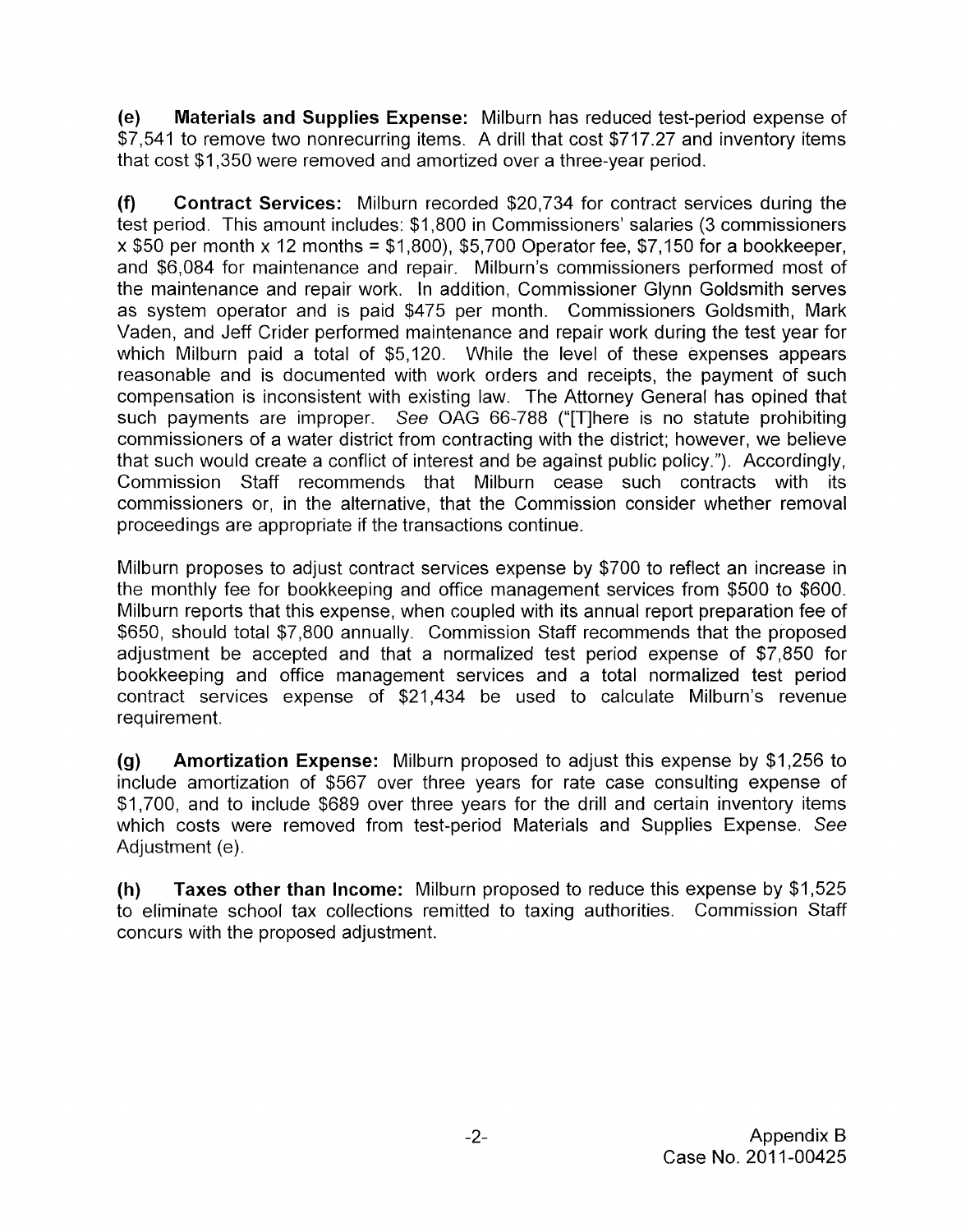| C<br>N<br>E<br>APPENDI | م<br>پ<br>$\frac{1}{2}$<br>Ì<br>STAFF REPORT, CASE NO. 201 | VATER DISTRICT'S CURRENT RATES<br>$\mathsf{C}$<br>ニーワ<br><b>NONIVIC</b><br>ミヘス |
|------------------------|------------------------------------------------------------|--------------------------------------------------------------------------------|
|------------------------|------------------------------------------------------------|--------------------------------------------------------------------------------|

5/8 inch Meter<br>Size:

|               | TOTAL<br>468,040          | 2,471,870                                         | 2,896,390 | 1,048,870 | 326,550     | 7,211,720           |
|---------------|---------------------------|---------------------------------------------------|-----------|-----------|-------------|---------------------|
| OVER<br>20000 |                           |                                                   |           |           | 166,550     | 166,550             |
|               | <b>NEXT</b><br>10,000     |                                                   |           | 198,870   | 80,000      | 278,870             |
|               | NEXT<br>5.000             |                                                   | 801,390   | 425,000   | 40,000      |                     |
|               | NEXT<br>3.000             | 1,041,870                                         | 1,257,000 | 255,000   | 24,000      | 2,577,870 1,266,390 |
|               | FIRST<br>2.000<br>468,040 | 1,430,000                                         | 838,000   | 170,000   | 16,000      | 2,922,040           |
|               | 468,040<br><b>GALLONS</b> | 2,471,870                                         | 2,896,390 | 1,048,870 | 326,550     | 7,211,720           |
|               | <b>BILLS</b><br>540       | 715                                               | 419       | 85        |             | 1767                |
|               |                           | <u>USAGE</u><br>2,000<br>3,000<br>5,000<br>10,000 |           |           | 20,000      | <b>TOTAL</b>        |
|               | <b>FIRST</b>              | NEXT                                              | NEXT      | NEXT      | <b>OVER</b> |                     |

 $\hat{\boldsymbol{\epsilon}}$ 

REVENUE BY RATE INCREMENT

|                      |                                                          |  | REVENUE<br>\$26,699.37<br>16,163.24<br>787.78<br>787.78<br>1,450.78<br>\$52,369.59 |              |
|----------------------|----------------------------------------------------------|--|------------------------------------------------------------------------------------|--------------|
|                      |                                                          |  |                                                                                    |              |
|                      | RATE<br>\$15.11<br>\$15.77<br>\$15.74<br>\$273<br>\$4.73 |  |                                                                                    |              |
|                      |                                                          |  |                                                                                    |              |
|                      |                                                          |  |                                                                                    |              |
|                      |                                                          |  | G <u>ALLONS</u><br>2.922,040<br>2.577,870<br>1.266,390<br>106,550<br>166,550       | 211,720      |
|                      |                                                          |  |                                                                                    |              |
| $\frac{31115}{1767}$ |                                                          |  |                                                                                    | 1767         |
|                      | 2,000<br>3,000<br>5,000<br>20,000<br>20,000              |  |                                                                                    | <b>TOTAL</b> |
|                      |                                                          |  |                                                                                    |              |
|                      | FIRST<br>VEXT<br>VEXT<br>VEXT<br>OVER                    |  |                                                                                    |              |

 $\hat{\mathcal{A}}$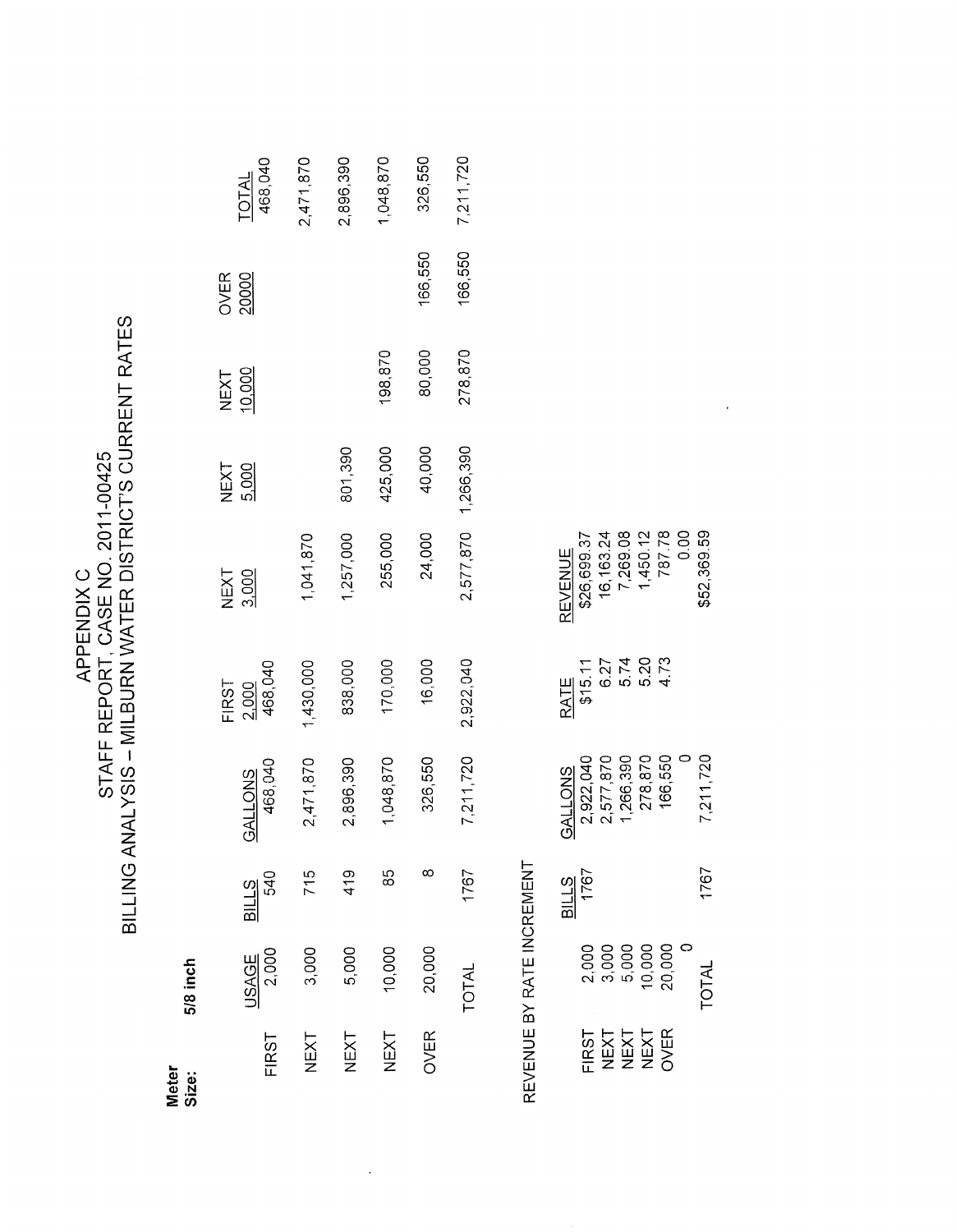5/8 inch Meter<br>Size:

| 7,211,720        | 166,550       | 278,870        | 1,266,390     | 2,577,870     | 2,922,040        | 7,211,720                 | 1767                | <b>TOTAL</b>   |              |
|------------------|---------------|----------------|---------------|---------------|------------------|---------------------------|---------------------|----------------|--------------|
| 326,550          | 166,550       | 80,000         | 40,000        | 24,000        | 16,000           | 326,550                   | œ.                  | 20,000         | <b>OVER</b>  |
| 1,048,870        |               | 198,870        | 425,000       | 255,000       | 170,000          | 1,048,870                 | တ္လ                 | 10,000         | NEXT         |
| 2,896,390        |               |                | 801,390       | 1,257,000     | 838,000          | 2,896,390                 | 419                 | 3,000<br>5,000 | NEXT         |
| 2,471,870        |               |                |               | 1,041,870     | 1,430,000        | 2,471,870                 | 715                 |                | NEXT         |
| TOTAL<br>468,040 | OVER<br>20000 | NEXT<br>10.000 | NEXT<br>5.000 | NEXT<br>3.000 | 2.000<br>468,040 | 468,040<br><b>GALLONS</b> | <b>BILLS</b><br>540 | USAGE<br>2,000 | <b>FIRST</b> |
|                  |               |                |               |               | <b>FIRST</b>     |                           |                     |                |              |

# REVENUE BY RATE INCREMENT

|                    |  | REVENUE<br>\$32,053.38<br>19,411.36<br>8,725,43<br>1,740.15<br>946.00<br>962,876.32 |  |                                                                                  |
|--------------------|--|-------------------------------------------------------------------------------------|--|----------------------------------------------------------------------------------|
|                    |  | RATE<br>518.14<br>518.15<br>50.834<br>60.68                                         |  |                                                                                  |
|                    |  |                                                                                     |  | 3 <u>ALLONS</u><br>2,922,040<br>2,577,870<br>1,266,390<br>1,271,720<br>7,211,720 |
| $rac{311L5}{1767}$ |  |                                                                                     |  | 1767                                                                             |
|                    |  | 000<br>00000000<br>กำเว็บ0000<br>20,000                                             |  | TOTAL                                                                            |
|                    |  | TRST<br>NEXT<br>NEXT<br>NEXT                                                        |  |                                                                                  |

Appendix C<br>Case No. 2011-00425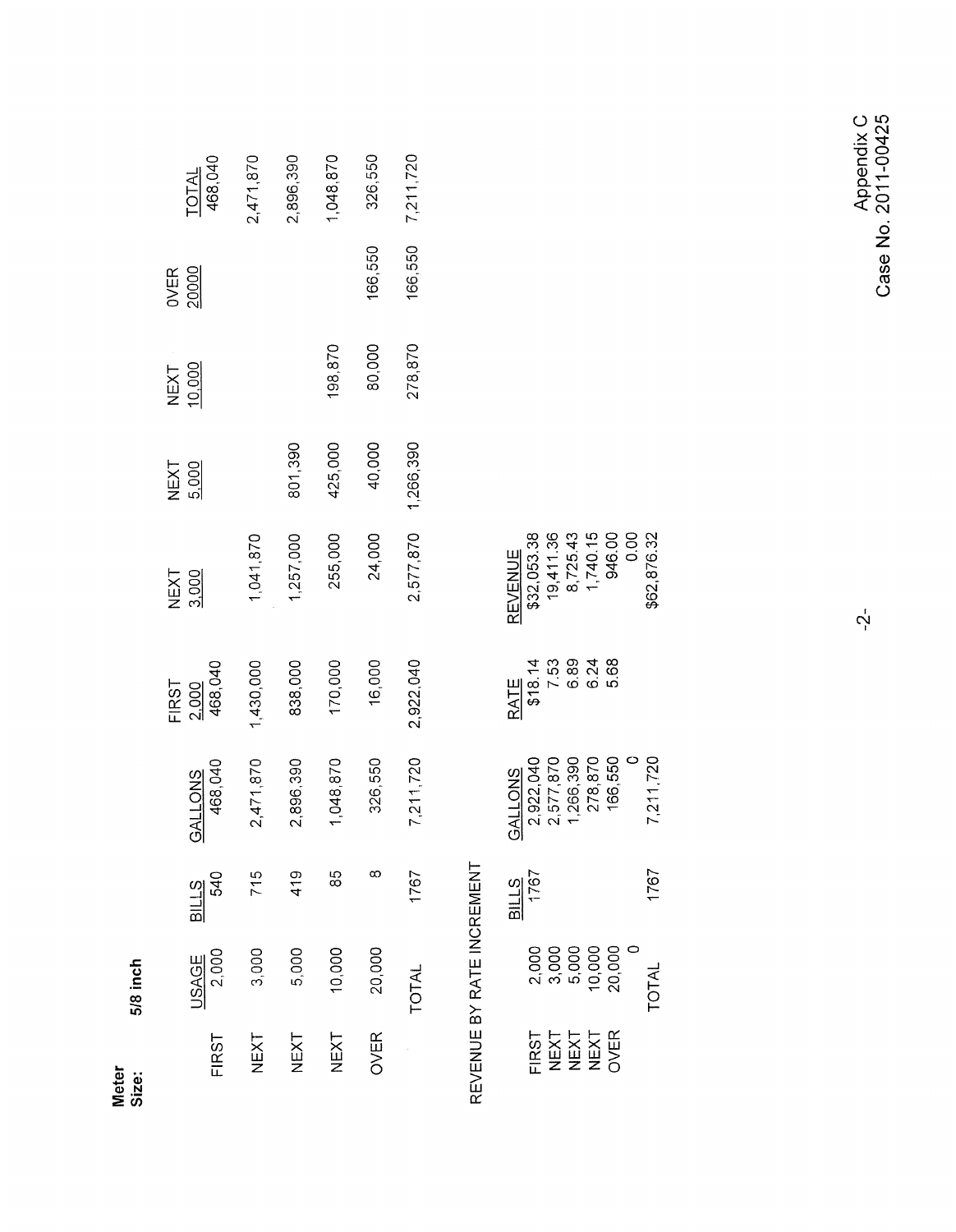5/8 inch Meter<br>Size:

|       | TOTAL<br>468,040          | 2,471,870                               | 2,896,390 | 1,048,870 |           | 326,550     | 7,211,720    |
|-------|---------------------------|-----------------------------------------|-----------|-----------|-----------|-------------|--------------|
|       | OVER<br>20000             |                                         |           |           |           | 166,550     | 166,550      |
|       | NEXT<br>10.000            |                                         |           | 198,870   |           | 80,000      | 278,870      |
|       | NEXT<br>5.000             |                                         | 801,390   | 425,000   |           | 40,000      | 1,266,390    |
|       | NEXT<br>3.000             | 1,041,870                               | 1,257,000 | 255,000   |           | 24,000      | 2,577,870    |
| -IRST | 2,000<br>468,040          | 1,430,000                               | 838,000   |           | 170,000   | 16,000      | 2,922,040    |
|       | 468,040<br><b>GALLONS</b> | 2,471,870                               | 2,896,390 |           | 1,048,870 | 326,550     | 7,211,720    |
|       | <b>BILLS</b><br>540       | 715                                     | 419       |           | အ         |             | 1767         |
|       |                           | <u>USAGE</u><br>2,000<br>3,000<br>5,000 |           | 10,000    |           | 20,000      | <b>TOTAL</b> |
|       | <b>FIRST</b>              | NEXT                                    | NEXT      |           | NEXT      | <b>OVER</b> |              |

# REVENUE BY RATE INCREMENT

|                      | REVENUE<br>\$32,848,53<br>19,875,38<br>8,940,71<br>1,784,77<br>969,32<br>964,418.71<br>\$64,418.71 |  |  |                                                                          |
|----------------------|----------------------------------------------------------------------------------------------------|--|--|--------------------------------------------------------------------------|
|                      | 3ATE<br>\$18.59<br>7.71<br>6.40<br>6.82<br>5.82                                                    |  |  |                                                                          |
|                      |                                                                                                    |  |  | 3ALLONS<br>2,577,870<br>2,577,870<br>1,266,390<br>1,211,720<br>7,211,720 |
| $\frac{31115}{1767}$ |                                                                                                    |  |  | 1767                                                                     |
|                      | 000<br>00000000<br>00000000<br>00000000                                                            |  |  | <b>TOTAL</b>                                                             |
|                      | FIRST<br>VEXT<br>VEXT<br>VER<br>2VER                                                               |  |  |                                                                          |

Appendix C<br>Case No. 2011-00425

 $\phi$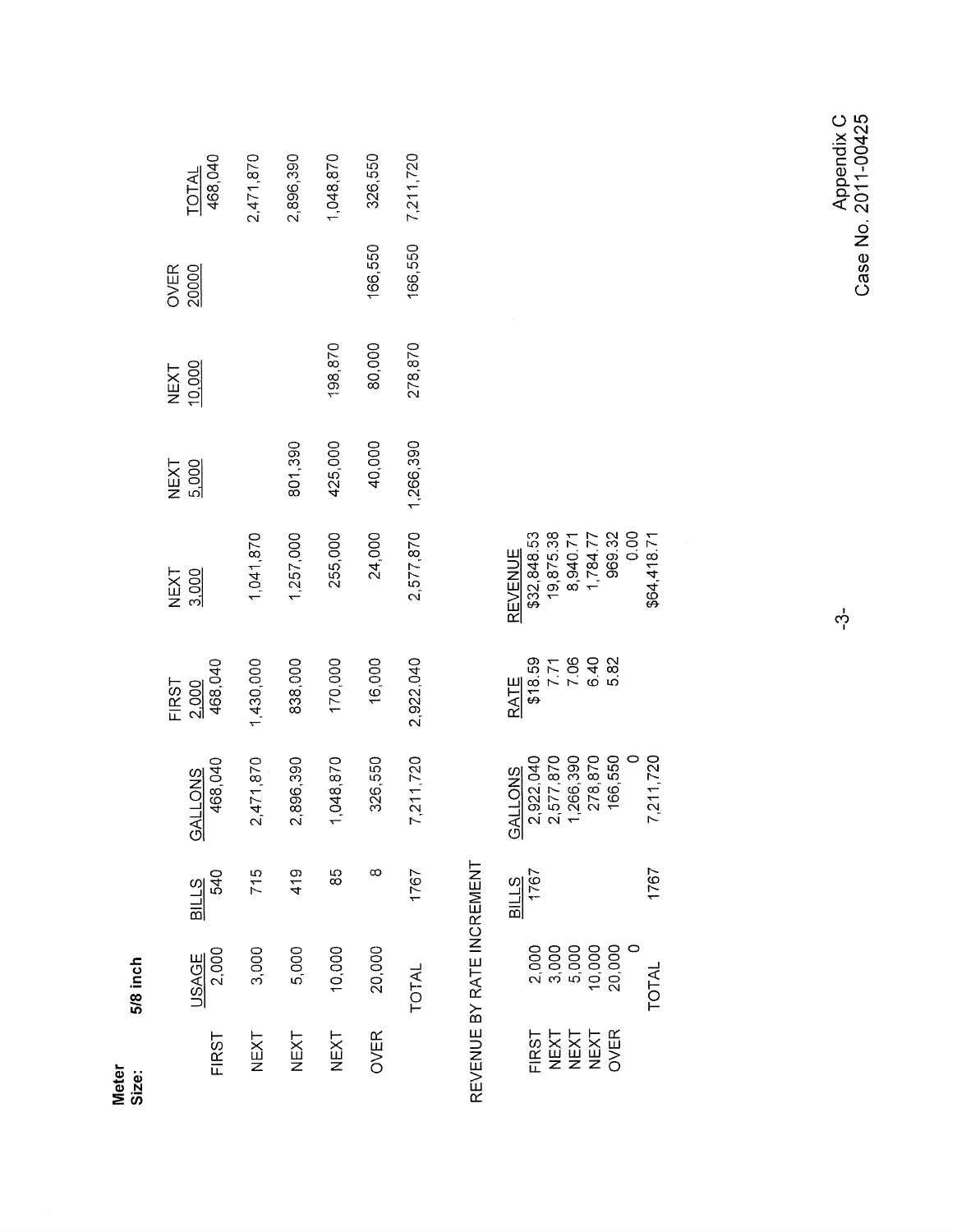# APPENDIX D MILBURN WATER DISTRICT'S PROPOSED RATES STAFF REPORT, CASE NO. 2011-00425

### 5/8-lnch Meter

First 2,000 Gallons Next 3,000 Gallons Next 5,000 Gallons Next 10,000 Gallons Over 20,000 Gallons

- \$ 18.14 Minimum Bill
	- 7.53 per 1,000 Gallons 6.89 per 1,000 Gallons
	- 6.24 per 1,000 Gallons 5.68 per 1,000 Gallons

 $\bar{u}$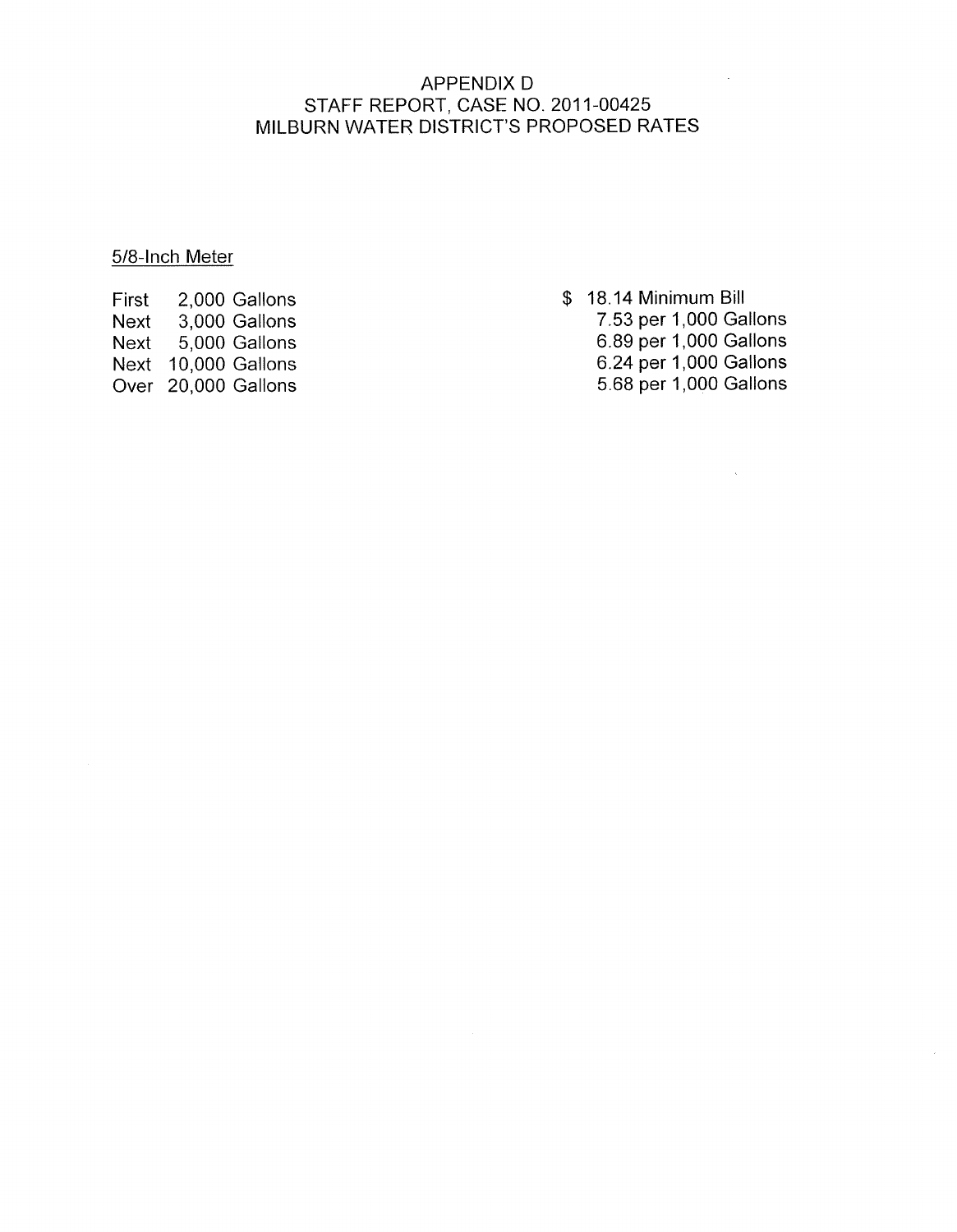# APPENDIX E CASH FLOW ANALYSIS OF REVENUE REQUIREMENT STAFF REPORT, CASE NO. 2011-00425

# 5/8-lnch Meter

 $\bar{t}$ 

First 2,000 Gallons Next 3,000 Gallons Next 5,000 Gallons Next 10,000 Gallons Over 20,000 Gallons

- \$ 18.59 Minimum Bill
	- 7.71 per 1,000 Gallons 7.06 per 1,000 Gallons 6.40 per 1,000 Gallons
	- 5.82 per 1,000 Gallons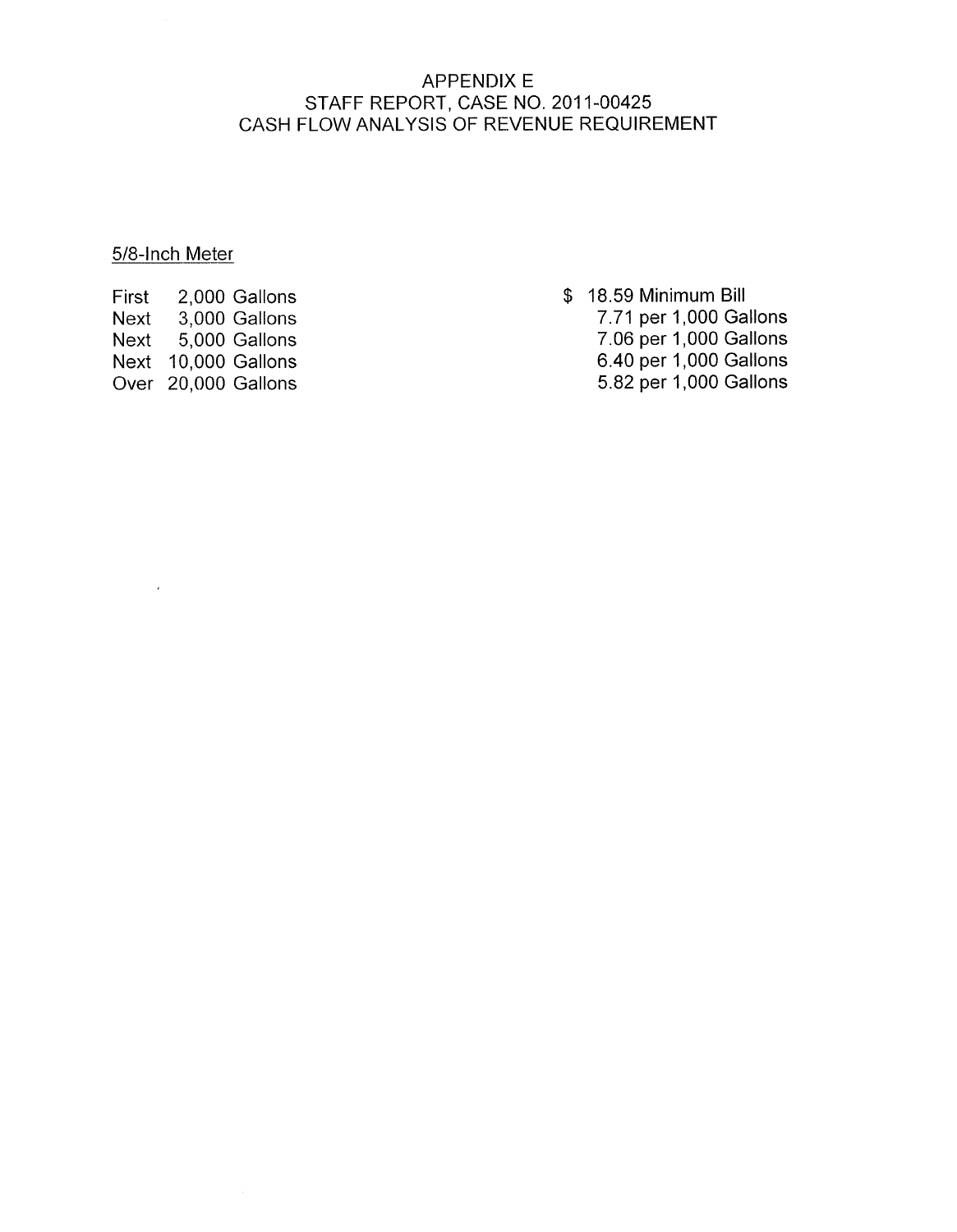# APPENDIX F CASH FLOW ANALYSIS STAFF REPORT, CASE NO. 2011-00425

| <b>Total Revenue</b>             | \$66,961 |
|----------------------------------|----------|
| Less: Operating Expenses         | 50,273   |
| Net Operating Income             | \$16,688 |
| Add: Depreciation & Amortization | 9,903    |
| Sub-total                        | \$26,591 |
| Less: Debt Service               |          |
| Net Cash Flow                    | \$26,591 |